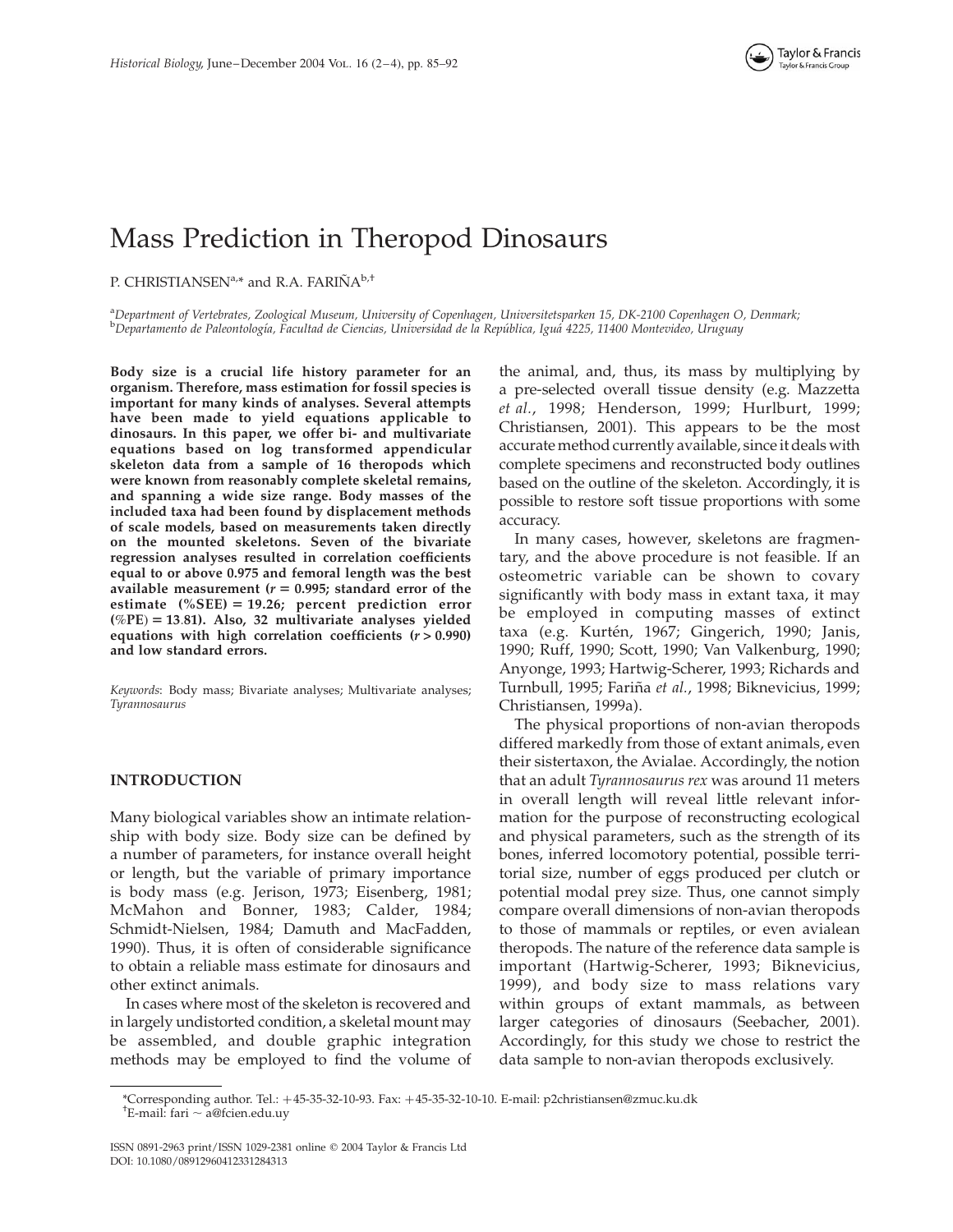Appendicular bones are rather frequently preserved with fragmentary theropod skeletons (Lyman, 1994). Traditionally, when using appendicular bones to assign a mass value to a theropod specimen (e.g. Currie and Zhao, 1993; Russell and Dong, 1993a,b; Varricchio, 1993; Peczkis, 1994; Chure, 1995; Carpenter et al., 1997; Azuma and Currie, 2000; Currie and Carpenter, 2000), the results of Anderson et al. (1985) are used, also on "reptiles" (e.g. Hurlburt, 1999).

This is not satisfactory, since Anderson et al. (1985) studied the relationship between appendicular bones and inferred body mass in a sample of extant, quadrupedal mammals of markedly different somatic proportions (from guinea pig to hippo and giraffe). The markedly different physical proportions of mammals from non-avian theropod would render this study dubious in terms of assigning mass values to theropods. Anderson et al. (1985) also did not analyse the predictive reliability of the computed equations using modern methods (standard error of the estimate (%SEE) and percent prediction error (%PE)) but relied on the correlation coefficient. Relying exclusively on the correlation coefficient for evaluation of the predictive power of an equation does not take into account the possibility of high residuals or curvilinearity (e.g. Smith, 1981; 1984; Bertram and Biewener, 1990; Christiansen, 1999b). In this paper, we attempt to provide some simple means of estimating the approximate mass of fragmentary non-avian theropod specimens.

### MATERIALS AND METHODS

A sample of 16 theropods known from reasonably complete skeletal remains was used (Table I), spanning a wide estimated size range, from 16.5 to 6300 kg. Body masses of the included taxa had been found by displacement methods of scale models, based on measurements taken directly from mounted skeletons (Christiansen, 1998). We decided to perform regression analyses on the appendicular parameters exclusively (Table I), because these are rather frequently found, even with more fragmentary skeletons, or even individually. Additionally, appendicular bones have the advantage of being directly involved in support of mass, unlike other frequently used parameters for mammalian body mass prediction, such as dental variables (see discussion in Hylander, 1985; Smith, 1985).

Following log transformation of the variables bivariate regression equations (model II, Reduced Major Axis) were fitted to the data. As appropriately (Smith, 1981; 1984), we computed not just the correlation coefficient, but also the %SEE and %PE, since these are frequently superior to the correlation coefficient in evaluating the predictive power of the equations (see also Christiansen, 2004), and may even be directly incorporated into the final mass estimates (Christiansen, 2004a). The %PE provides a measure of the average percent difference between the predicted masses and the actual masses of the individual specimens. The %SEE provides an indication of the predictive power of the equations, since 68% of the actual masses would fall within  $\pm \%$ SEE, assuming a normal (Poisson) distribution (see, e.g. Van Valkenburg, 1990; Christiansen, 1999a; 2004). Additionally, we computed the F statistic and assigned confidence limits (95% CI) to both slope and intercept.

Multivariate analyses were also performed on the variables. Multivariate regression introduces potential intercorrelation of the "independent" variables. This can be evaluated by computing the eigen and tolerance values and the condition indices (see Christiansen, 2002), but these were not used, since variable intercorrelation is probably unavoidable in biological samples (Christiansen, 2002). Multiple "independent" variables can, however, result in variable redundancy. This was evaluated by a two tailed  $p$  test, and the significance level for rejection of the equation was set at  $p > 0.10$ . For two "independent" osteological variables all possible combinations were attempted. However, in order to avoid circularity some parameters were not combined. For instance, a perimeter measurement was not combined with a diaphysial diameter (anteroposterior or lateromedial, Table II) since these are too closely related to the perimeter. This narrowed the analyses number down to 144. Initially, we also anticipated doing analyses with three or more "independent" variables, but since most of the bivariate regressions and all of the multivariate regressions with just two "independent" variables resulted in high correlations, addition of more variables in all cases led to variable redundancy. As with the bivariate analyses the correlation coefficient, F-statistic and confidence limits for slopes and intercepts were computed for each sample. In the multiple regression analyses the traditional standard error of the estimate (s.e.) was computed.

#### RESULTS

Seven of the bivariate regression analyses resulted in correlation coefficients equal to or above 0.975, and these are presented in Table II. A number of other variables resulted in quite high correlation coefficients ( $r > 0.95$ ) but these were discarded, due to the rapidly decreasing explanatory power of the equations with decreasing correlation coefficients (square of the decrease). The femur is the best bone for predictions of body mass (Fig. 1A and B),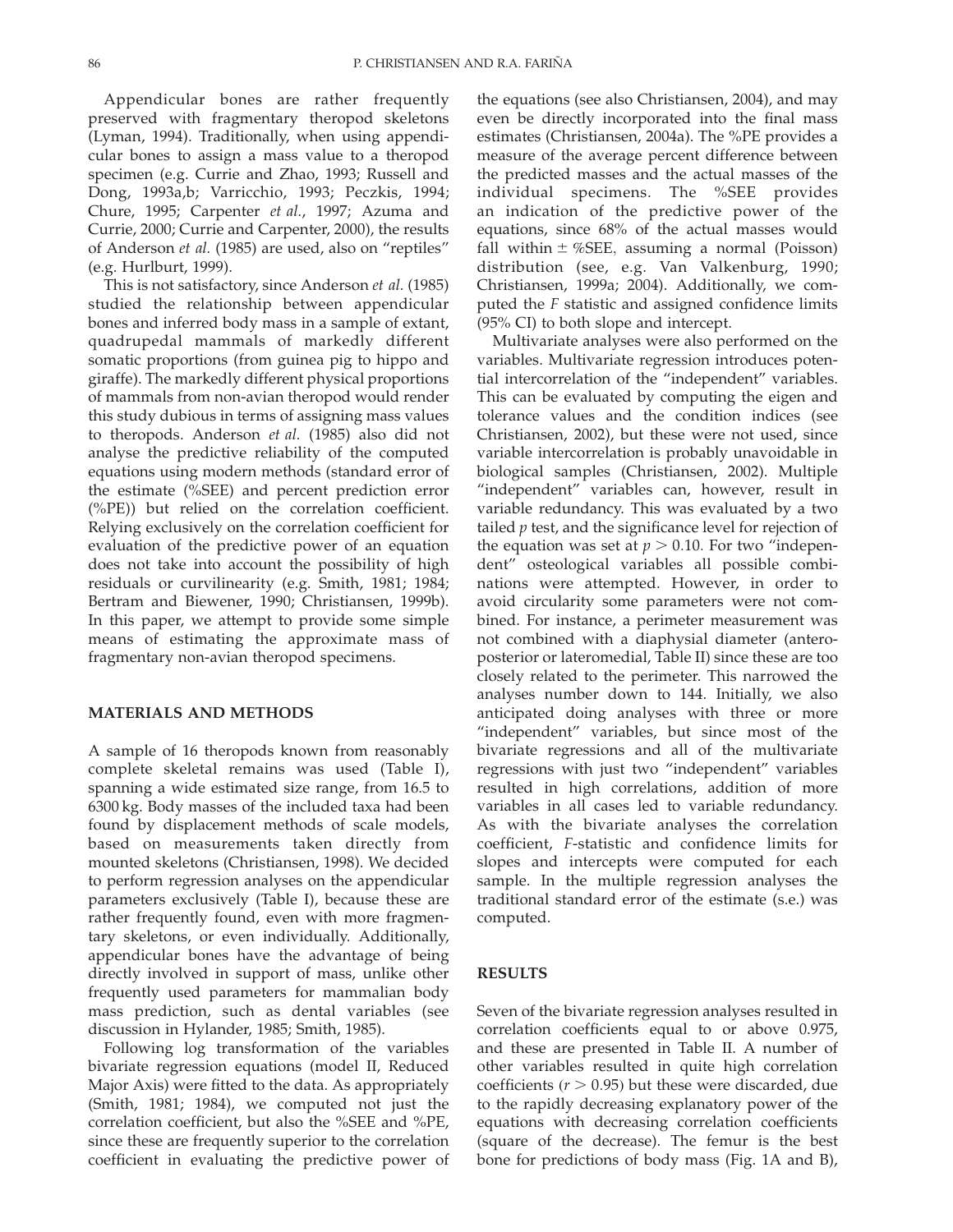|                            |                                                                          |          |            | Femur                 |                           |       |                             |     | Tibia     |                        |                            |                  |                            |                 | Fibula   |                |                                           |                       |
|----------------------------|--------------------------------------------------------------------------|----------|------------|-----------------------|---------------------------|-------|-----------------------------|-----|-----------|------------------------|----------------------------|------------------|----------------------------|-----------------|----------|----------------|-------------------------------------------|-----------------------|
|                            |                                                                          |          |            |                       | Diaphysis                 | Dista |                             |     | Jiaphysis | Distal                 |                            |                  |                            | Diaphysis       | Proximal |                | Distal                                    |                       |
| species                    | Body mass (kg)                                                           | length   | per        | ap                    |                           |       | length                      | per | ą         | la subsetzeresser gage | length                     | per              |                            | $\mathbb{E}$    | qp       | $\overline{e}$ | Ъъ                                        |                       |
| Albertosaurus              | 1685                                                                     | 905      | 86         | 74.5                  | $\pm$ 1283824338363693636 |       |                             |     |           |                        |                            |                  |                            |                 |          | 34 283225558   | 530 1317 1558 565<br>560 1555 565 566 566 | ri<br>His Dilinooogga |
| larbosaurus                | 165                                                                      | 854      | 312        | 96.5                  |                           |       |                             |     |           |                        |                            |                  |                            |                 |          |                |                                           |                       |
| Daspletosaurus             |                                                                          | 1006     | 89         |                       |                           |       |                             |     |           |                        |                            |                  |                            |                 |          |                |                                           |                       |
| urannosaurus               | 2700<br>530C                                                             | 1273     | 540        | $\frac{114.5}{161.5}$ |                           |       | $8889998777887787888888888$ |     |           |                        | <b>SEA SEARSESSER 2017</b> | ដ្ឋ ដូននទននទន្លេ | ng<br>2019 dang mangkalang | 412 34451575555 |          |                |                                           |                       |
| Gallimimus                 | $\overline{9}$                                                           | 673      |            |                       |                           |       |                             |     |           |                        |                            |                  |                            |                 |          |                |                                           |                       |
| Anseriminus                | 17(                                                                      | 433      | 2145       | 43                    |                           |       |                             |     |           |                        |                            |                  |                            |                 |          |                |                                           |                       |
| Strutiomimus               | 175                                                                      | 486      | 127        | 46.5                  |                           |       |                             |     |           |                        |                            |                  |                            |                 |          |                |                                           |                       |
| <i><b>Ornithomimus</b></i> | 155                                                                      | 443      | 107        | $39.5$<br>$47.5$      |                           |       |                             |     |           |                        |                            |                  |                            |                 |          |                |                                           |                       |
| Dromiceiomimus             | 160                                                                      |          |            |                       |                           |       |                             |     |           |                        |                            |                  |                            |                 |          |                |                                           |                       |
| Allosaurus fragilis        | 1620                                                                     |          | 132        | $\overline{0}$        |                           |       |                             |     |           |                        |                            |                  |                            |                 |          |                |                                           |                       |
| Sinraptor dong             | 1700                                                                     |          | 283<br>185 |                       |                           |       |                             |     |           |                        |                            |                  |                            |                 |          |                |                                           |                       |
| Dilophosaurus              | 325                                                                      | #\$#622# |            | 92.5<br>51.5<br>47    |                           |       |                             |     |           |                        |                            |                  |                            |                 |          |                |                                           |                       |
| Elaphrosaurus              | 245                                                                      |          | 591        |                       |                           |       |                             |     |           |                        |                            |                  |                            |                 |          |                |                                           |                       |
| Ornitholestes              | 16.5                                                                     |          | 2          |                       |                           |       |                             |     |           |                        |                            | 24               | 6.5                        | 8.5             | 30       | $\circ$        | 13                                        | 10                    |
| Saurornitholestes          | 22.5                                                                     |          | ය          | 15.5                  |                           |       |                             |     |           |                        |                            |                  |                            |                 |          |                |                                           |                       |
| <b>Dviraptor</b>           |                                                                          | 303      | 8          | 32.5                  |                           |       |                             |     |           |                        |                            |                  |                            |                 |          |                |                                           |                       |
|                            | ap, anteroposterior diameter; lm, lateromedial diameter; per, perimeter. |          |            |                       |                           |       |                             |     |           |                        |                            |                  |                            |                 |          |                |                                           |                       |
|                            |                                                                          |          |            |                       |                           |       |                             |     |           |                        |                            |                  |                            |                 |          |                |                                           |                       |

TABLE I Theropod body masses (kg) and long bone dimensions (mm) TABLE I Theropod body masses (kg) and long bone dimensions (mm)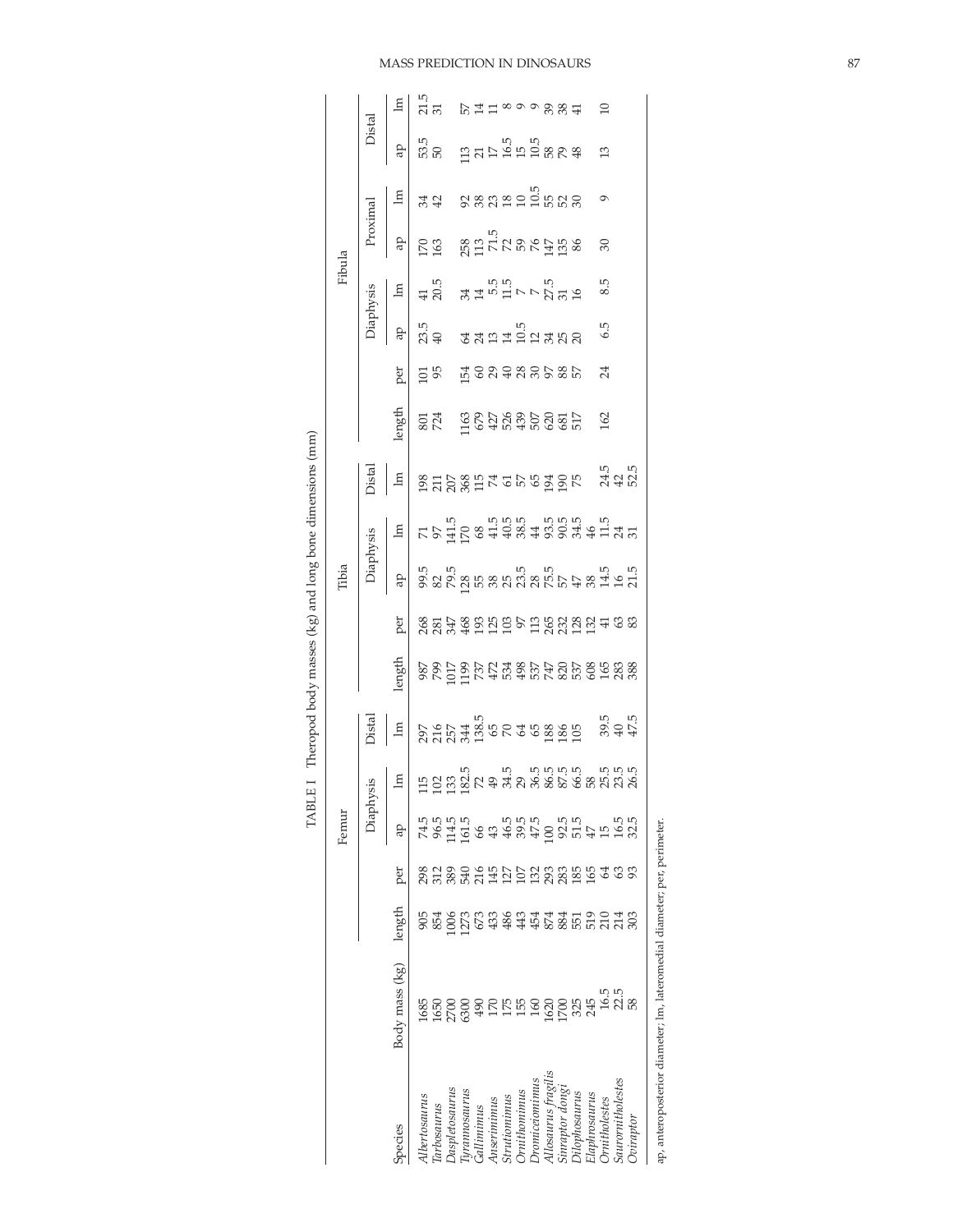TABLE II Bivariate and multivariate equations obtained. In all cases  $log_{10} y =$  is  $log_{10}$  body mass in kg. The p values for the constants in the multivariate equations are 2-tailed  $p$ 

Bivariate  $log_{10} y = -6.288 \pm 0.500 + 3.222 \pm 0.181 \times log_{10} FL$  $n = 16$ ;  $r = 0.995$ ;%SEE = 19.26; %PE = 13.81;  $F = 1432.221$ ;  $p \ll 0.001$  $\log_{10} \gamma = -3.607 \pm 0.461 + 2.738 \pm 0.203 \times \log_{10} FP$  $n = 16$ ;  $r = 0.992$ ; %SEE = 26.08; %PE = 18.57;  $F = 821.292$ ;  $p \ll 0.001$  $\log_{10} y = -2.028 \pm 0.462 + 2.641 \pm 0.263 \times \log_{10} F$  dia AP  $n = 16$ ;  $r = 0.985$ ; %SEE = 36.48; %PE = 22.26;  $F = 449.637$ ;  $p \ll 0.001$  $log_{10} y = -2.284 \pm 0.654 + 2.377 \pm 0.317 \times log_{10}F$  distal LM  $n = 15;$   $r = 0.975;$  %SEE = 51.04; %PE = 30.72;  $F = 249.877;$   $p \ll 0.001$  $\log_{10} y = -3.135 \pm 0.516 + 2.611 \pm 0.235 \times \log_{10} TP$  $n = 16$ ;  $r = 0.988$ ; %SEE = 32.39; %PE = 22.64;  $F = 555.837$ ;  $p \le 0.001$  $log_{10} \gamma = -2.099 \pm 0.540 + 2.337 \pm 0.267 \times log_{10}T$  distal LM  $n = 15;$   $r = 0.982;$  %SEE = 42.41; %PE = 26.52;  $F = 344.640;$   $p \ll 0.001$  $\log_{10} y = -2.905 \pm 0.575 + 2.787 \pm 0.286 \times \log_{10}$ Fib prox AP  $n = 12$ ;  $r = 0.989$ ; %SEE = 28.05; %PE = 15.05;  $F = 462.591$ ;  $p \ll 0.001$ Multivariate "independent" variables  $\log_{10} y = -5.285 \pm 0.790 + 2.012 \pm 0.860 \times \log_{10} FL + 1.030 \pm 0.731 \times \log_{10} FP$  $n = 16$ ;  $r = 0.997$ ; s.e.  $= 0.061$ ;  $F = 1144.218$   $p \ll 0.001$ *p* values,  $a : p < 0.000, b1 : p < 0.000, b2 : p = 0.009$  $\log_{10} y = -5.656 \pm 0.718 + 2.714 \pm 0.498 \times \log_{10} FL + 0.431 \pm 0.413 \times \log_{10} F$  dia LM  $n = 16$ ;  $r = 0.997$ ; s.e. = 0.067;  $F = 927.963$   $p \ll 0.001$ p values,  $a : p < 0.000, b1 : p < 0.000, b2 : p = 0.042$  $log_{10}$  y = -5.509  $\pm$  0.859 + 2.593  $\pm$  0.637  $\times$  log<sub>10</sub>FL + 0.466  $\pm$  0.470  $\times$  log<sub>10</sub>F distal LM  $n = 15;$   $r = 0.997;$  s.e.  $= 0.068;$   $F = 910.281 \, p \ll 0.001$ p values,  $a : p < 0.000, b1 : p < 0.000, b2 : p = 0.052$  $log_{10} y = -5.263 \pm 0.693 + 2.159 \pm 0.646 \times log_{10}FL + 0.868 \pm 0.519 \times log_{10}TP$  $n = 16$ ;  $r = 0.998$ ; s.e. = 0.056;  $F = 1340.365$   $p \ll 0.001$ p values,  $a : p < 0.000$ , b1 :  $p < 0.000$ , b2 :  $p = 0.003$  $log_{10} \gamma = -5.512 \pm 0.891 + 2.674 \pm 0.580 \times log_{10} FL + 0.447 \pm 0.467 \times log_{10}T$  dia AP  $n = 16;$   $r = 0.996;$  s.e.  $= 0.069;$   $F = 885.348 \gamma \le 0.001$ p values,  $a : p < 0.000, b1 : p < 0.000, b2 : p = 0.059$  $log_{10} \gamma = -5.622 \pm 0.827 + 2.740 \pm 0.540 \times log_{10}FL + 0.380 \pm 0.419 \times log_{10}T$  dia LM  $n = 16$ ;  $r = 0.996$ ; s.e.  $= 0.070$ ;  $F = 862.891$   $p \ll 0.001$ p values,  $a : p < 0.000, b1 : p < 0.000, b2 : p = 0.072$  $\log_{10} y = -5.051 \pm 0.560 + 2.254 \pm 0.400 \times \log_{10} FL + 0.714 \pm 0.290 \times \log_{10} T$  distal LM  $n = 15;$   $r = 0.999;$  s.e.  $= 0.043;$   $F = 2236.407$   $p \ll 0.001$  $p$  values,  $a : p < 0.000$ ,  $b1 : p < 0.000$ ,  $b2 : p < 0.000$  $\log_{10} y = -6.003 \pm 0.690 + 2.985 \pm 0.334 \times \log_{10} FL + 0.241 \pm 0.203 \times \log_{10} Fib$  distal AP  $n = 12$ ;  $r = 0.998$ ; s.e.  $= 0.054$ ;  $F = 939.622 \gamma \approx 0.001$ *p* values,  $a : p < 0.000, b1 : p < 0.000, b2 : p = 0.025$  $\log_{10} \gamma = -6.202 \pm 0.625 + 3.093 \pm 0.285 \times \log_{10} FL + 0.202 \pm 0.191 \times \log_{10} Fib$  distal LM  $n = 12$ ;  $r = 0.997$ ; s.e.  $= 0.056$ ;  $F = 852.704 \frac{\mu}{\rho} \le 0.001$ p values,  $a : p < 0.000$ ,  $b1 : p < 0.000$ ,  $b2 : p = 0.041$  $log_{10} \nu = -4.324 \pm 0.807 + 2.179 \pm 0.519 \times log_{10}FP + 0.715 \pm 0.650 \times log_{10}T$  length  $n = 16$ ;  $r = 0.994$ ; s.e.  $= 0.087$ ;  $F = 549.699$   $p \ll 0.001$ p values,  $a : p < 0.000, b1 : p < 0.000, b2 : p = 0.034$  $\log_{10} y = -3.251 \pm 0.540 + 2.203 \pm 0.596 \times \log_{10}FP + 0.493 \pm 0.544 \times \log_{10}T$  dia LM  $n = 16$ ;  $r = 0.994$ ; s.e. = 0.092;  $F = 495.844 \gamma \approx 0.001$ p values,  $a : p < 0.000$ ,  $b1 : p < 0.000$ ,  $b2 : p = 0.072$  $log_{10} \gamma = -3.168 \pm 0.623 + 1.969 \pm 0.898 \times log_{10}FP + 0.651 \pm 0.767 \times log_{10}T$  distal LM  $n = 15;$   $r = 0.994;$  s.e.  $= 0.094;$   $F = 473.218 \gamma \approx 0.001$ p values,  $a : p < 0.000, b1 : p < 0.000, b2 : p = 0.089$  $\log_{10} y = -2.210 \pm 0.209 + 1.526 \pm 0.306 \times \log_{10} F$  dia AP + 1.040  $\pm$  0.276  $\times$  log<sub>10</sub>F distal LM  $n = 15;$   $r = 0.998;$  s.e.  $= 0.057;$   $F = 1307.071$   $p \ll 0.001$ p values,  $a : p < 0.000, b1 : p < 0.000, b2 : p < 0.000$  $\log_{10} y = -2.638 \pm 0.546 + 1.158 \pm 0.916 \times \log_{10} F$  dia AP + 1.461  $\pm$  0.906  $\times$  log<sub>10</sub>TP  $n = 16;$   $r = 0.992;$  s.e.  $= 0.101;$   $F = 409.726$   $p \ll 0.001$ *p* values,  $a : p < 0.000$ ,  $b1 : p < 0.017$ ,  $b2 : p = 0.004$  $log_{10} \gamma = -1.931 \pm 0.323 + 1.683 \pm 0.527 \times log_{10}F$  dia AP + 0.962  $\pm$  0.517  $\times$  log<sub>10</sub>T dia AP  $n = 16$ ;  $r = 0.993$ ; s.e.  $= 0.094$ ;  $F = 475.898 \gamma \approx 0.001$ p values,  $a : p < 0.000$ ,  $b1 : p < 0.000$ ,  $b2 : p = 0.001$  $\log_{10} \gamma = -2.075 \pm 0.350 + 1.427 \pm 0.699 \times \log_{10} F$  dia AP + 1.081  $\pm$  0.619  $\times$  log<sub>10</sub>T distal LM  $n = 15$ ;  $r = 0.993$ ; s.e.  $= 0.098$ ;  $F = 431.077$   $p \ll 0.001$ p values,  $a : p < 0.000$ ,  $b1 : p < 0.001$ ,  $b2 : p = 0.003$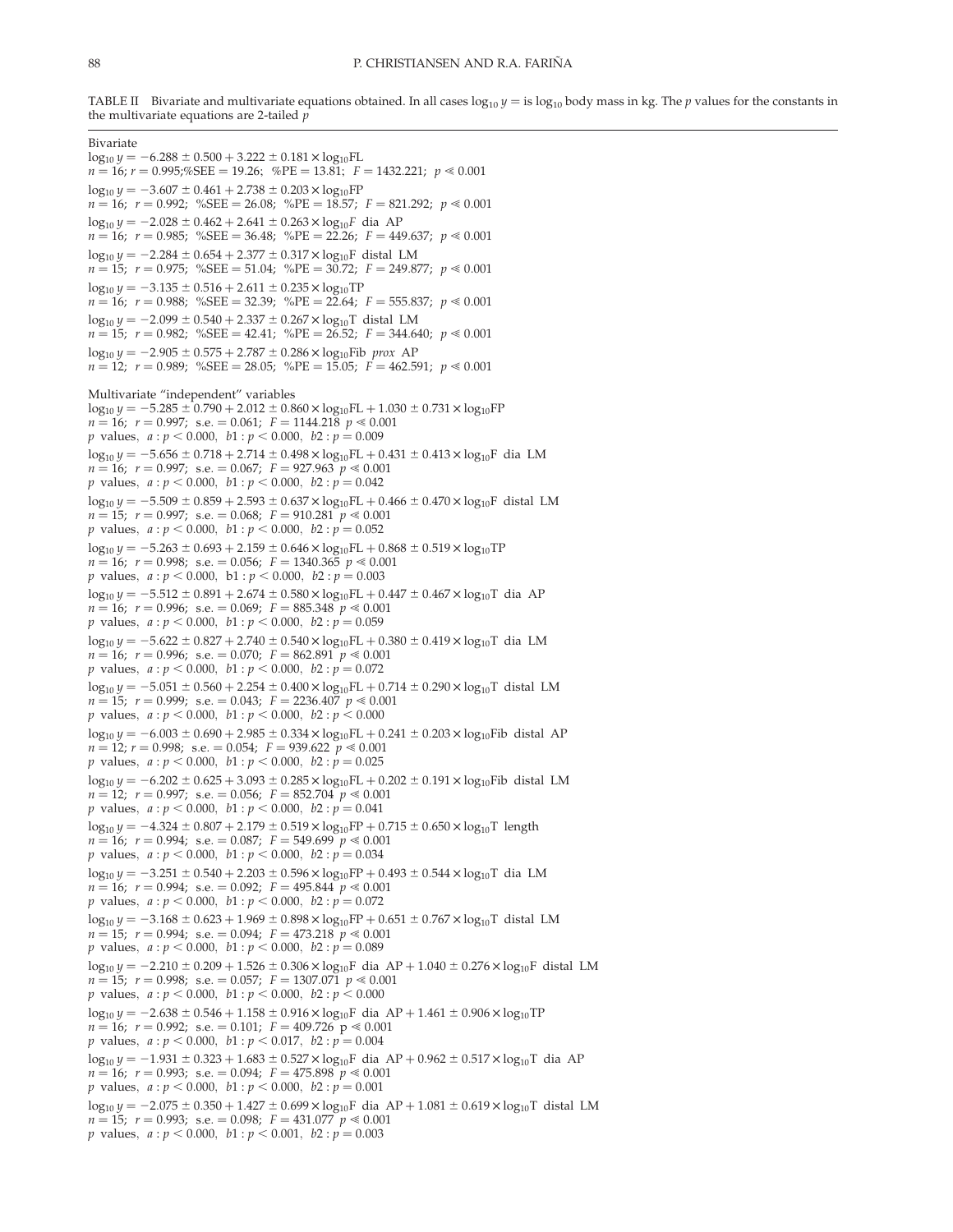```
\log_{10} y = -2.076 \pm 0.427 + 1.806 \pm 0.554 \times \log_{10}F dia AP + 0.876 \pm 0.538 \times log<sub>10</sub>FibP
n = 12; r = 0.993; s.e. = 0.091; F = 321.370 p \ll 0.001p values, a : p < 0.000, b1 : p < 0.000, b2 : p = 0.005\log_{10} y = -1.809 \pm 0.410 + 2.163 \pm 0.336 \times \log_{10}F dia AP + 0.535 \pm 0.296 \times log<sub>10</sub>Fib dia LM
n = 12; r = 0.994; \text{ s.e.} = 0.086; F = 366.677 \text{ } p \leq 0.001p values, a : p < 0.000, b1 : p < 0.000, b2 : p = 0.003\log_{10} y = -1.787 \pm 0.475 + 2.100 \pm 0.440 \times {\rm log_{10}F}dia AP + 0.484 \pm 0.335 \times log_{10}Fib distal AP 
n = 12; r = 0.992; s.e. = 0.098; F = 279.416 \frac{p}{\epsilon} \approx 0.001p values, a : p < 0.000, b1 : p < 0.000, b2 : p = 0.010\log_{10} y = -2.858 \pm 0.538 + 0.733 \pm 0.795 \times \log_{10} F distal LM + 1.801 \pm 0.873 \times log<sub>10</sub>TP
n = 15; r = 0.991; s.e. = 0.114; F = 319.548 \, p \le 0.001p values, a : p < 0.000, b1 : p < 0.068, b2 : p = 0.001\log_{10} y = -2.116 \pm 0.428 + 1.395 \pm 0.507 \times \log_{10} F distal LM + 1.064 \pm 0.534 \times log<sub>10</sub>T dia LM
n = 15; r = 0.990; s.e. = 0.116; F = 306.235 \, p \ll 0.001p values, a : p < 0.000, b1 : p < 0.000, b2 : p = 0.001log_{10} y = -4.295 \pm 1.102 + 1.656 \pm 0.621 \times log_{10}TL + 1.343 \pm 0.500 \times log_{10}FibPn = 12; r = 0.990; s.e. = 0.108; F = 228.689 p \le 0.001p values, a : p < 0.000, b1 : p < 0.000, b2 : p < 0.000\log_{10} y = -4.420 \pm 1.025 + 2.098 \pm 0.465 \times \log_{10} TL + 0.834 \pm 0.292 \times \log_{10} Fib distal AP
n = 12; r = 0.991; s.e. = 0.103; F = 252.284 p \ll 0.001p \text{ values}, \ a : p < 0.000, \ b1 : p < 0.000, \ b2 : p < 0.000log_{10} y = -2.634 \pm 0.500 + 1.939 \pm 0.586 \times log_{10}TP + 0.581 \pm 0.612 \times log_{10}FibCn = 12; r = 0.993; s.e. = 0.090; F = 328.880 \degree p \le 0.001p values, a : p < 0.000, b1 : p < 0.000, b2 : p = 0.060\log_{10} y = -2.518 \pm 0.487 + 2.154 \pm 0.323 \times \log_{10}TP + 0.362 \pm 0.305 \times \log_{10}Fib dia LM
n = 12; r = 0.994; s.e. = 0.083; F = 392.056 p \le 0.001p values, a : p < 0.000, b1 : p < 0.000, b2 : p = 0.025\log_{10} y = -2.464 \pm 0.448 + 2.062 \pm 0.326 \times \log_{10}TP + 0.387 \pm 0.267 \times \log_{10}Fib distal AP
n = 12; r = 0.995; s.e. = 0.075; F = 480.554 \, p \ll 0.001p values, a : p < 0.000, b1 : p < 0.000, b2 : p = 0.009\log_{10} \gamma = -2.605 \pm 0.531 + 2.232 \pm 0.345 \times \log_{10} \text{TP} + 0.266 \pm 0.313 \times \log_{10} \text{Fib}} distal LM
n = 12; r = 0.993; s.e. = 0.094; F = 306.664 p \le 0.001p values, a : p < 0.000, b1 : p < 0.000, b2 : p = 0.087log_{10} y = -1.733 \pm 0.414 + 1.355 \pm 0.424 \times log_{10}T dia LM + 1.165 \pm 0.469 \times log_{10}FibPn = 12; r = 0.993; s.e. = 0.093; F = 310.210 \text{ } p \ll 0.001p values, a : p < 0.000, b1 : p < 0.000, b2 : p = 0.000\log_{10} y = -1.251 \pm 0.387 + 1.753 \pm 0.308 \times {\rm log_{10}T} dia LM + 0.732 \pm 0.309 \times \log_{10}Fib dia LM 
n = 12; r = 0.992; s.e. = 0.097; F = 287.956 p \le 0.001p values, a : p < 0.000, b1 : p < 0.000, b2 : p = 0.000\log_{10} y = -1.259 \pm 0.342 + 1.643 \pm 0.298 \times \log_{10} T dia LM + 0.713 \pm 0.258 \times \log_{10} Fib distal LM
n = 12; r = 0.994; s.e. = 0.085; F = 368.235 \gamma \approx 0.001p values, a : p < 0.000, b1 : p < 0.000, b2 : p = 0.000\log_{10} y = -2.487 \pm 1.021 + 1.780 \pm 0.381 \times \log_{10} T distal LM + 0.564 \pm 0.612 \times log<sub>10</sub>Fib length
n = 12; r = 0.995; s.e. = 0.075; F = 481.493 p \le 0.001p values, a : p < 0.000, b1 : p < 0.000, b2 : p = 0.067\log_{10} y = -2.556 \pm 0.530 + 2.347 \pm 0.426 \times \log_{10}Fib prox AP + 0.355 \pm 0.310 \times log<sub>10</sub>Fib distal AP
n = 12; r = 0.994; s.e. = 0.086; F = 366.809 p \le 0.000p values, a : p < 0.000, b1 : p < 0.000, b2 : p = 0.029
```
F, femur; T, tibia; Fib, fibula; L, length; dia AP, midshaft anteroposterior diameter; LM, midshaft lateromedial diameter; prox AP, proximal anteroposterior diameter; prox LM, proximal lateromedial diameter; distal AP, distal anteroposterior diameter; distal LM, distal lateromedial diameter; p, perimeter.

because no less than four variables resulted in high correlations (0.975–0.995). Femur length proved to be the best available measurement ( $r = 0.995$ ), and particularly high correlations have been obtained previously in analyses of bone proportions to mass in extant mammals (Anderson et al., 1985; Christiansen, 1999b). More importantly, the %SEE (19.26) and %PE (13.81) were also the lowest of the samples, indicating lower deviations from predicted values than in the other measurements.

The %SEE and %PE values (Table II) indicate that although the correlation coefficients of femoral diaphysis anteroposterior diameter  $(r = 0.985)$ , tibia perimeter ( $r = 0.988$ ; Fig. 1C) and fibula proximal anteroposterior diameter  $(r = 0.989;$  Fig. 1D) are nearly identical, the latter one is the most reliable predictor of body mass. The %SEE and %PE values further indicate that although the correlation coefficients are high there is a certain degree of divergence of the individual species from the predicted values.

In non-avian theropods there is a relationship between phylogenetic position and body proportions. More plesiomorphic taxa, e.g. ceratosaurs and carnosaurs, have proportionally longer bodies and tails and shorter legs than coelurosaurs (Christiansen and Bonde, 2002). Also, regardless of phylogenetic position small species universally have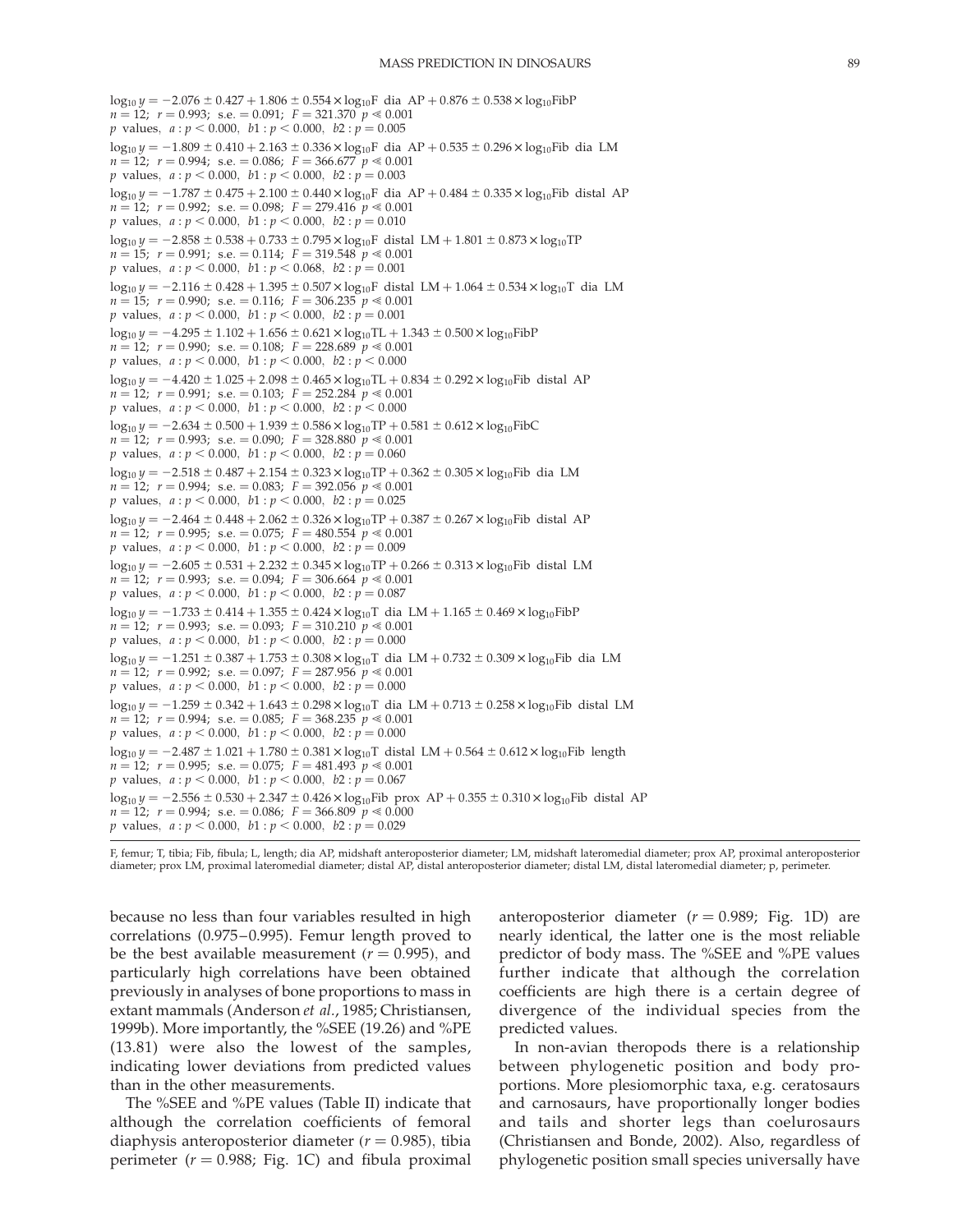

FIGURE 1 Bivariate regression plots with 95% confidence lines for the regression line of the four best variables (variables in log mm), which showed the highest correlation with estimated log body mass. A, femur length; B, femur diaphysial perimeter; C, tibia diaphysial perimeter; D, fibula proximal anteroposterior length of articulating surface.

proportionally longer limbs than closely related large species (Christiansen and Bonde, 2002; see also Christiansen, 1998). This is also evident in the present analysis where ornithomimids have very long tibiae and fibulae for their body mass compared to other taxa. Large carnosaurs (Allosaurus, Sinraptor) also have shorter lower limb bones than comparably-sized coelurosaurs (tyrannosaurids Albertosaurus and Tarbosaurus). These differences are not present in femur length, and accordingly this was the only bone where length showed an intimate relationship with estimated body mass (Tables I and II). Thus, even correlations as high as the ones presented here should not be taken as indicative of a mass estimate that will necessarily be very close to the true value.

Combining two "independent" variables often lead to significantly increased correlations and enhanced reliability and explanatory powers. All multivariate analyses resulted in high correlation coefficients. Accordingly we decided to use only the very best with  $r > 0.990$ . The resulting 32 equations are shown in Table II. These will allow reliable predictions to be made even if fragmentary limb bones are recovered (e.g. femoral distal lateromedial diameter and tibia diaphysial perimeter;  $r = 0.991$ ). Even if only the fibula is recovered a reliable body mass estimate may be obtained from combining the anteroposterior diameters of the proximal and distal ends (Table II;  $r = 0.994$ ).

#### DISCUSSION

The present analysis will allow a reasonable estimate of body mass to be made even if the skeleton is fragmentary or even partially encased in matrix, providing that the limb bones are recovered and not distorted. Using a datasample such as the present violates the assumptions of a regression analysis, however, since the body mass data are not data *per se*, i.e. they were not obtained from measurements, but from displacement analyses based on scale models (Christiansen, 1998). They were, accordingly, derived from reconstructions, which are naturally open to debate. It is, however, preferable to use a sample consisting of animals of roughly similar stature and/or phylogenetically closely related species for mass prediction, instead of relying on a sample of extant mammals, which bear little overall resemblance to non-avian theropod dinosaurs.

It would be possible to construct a sample of mass data and osteological variables on extant (avian) dinosaurs. This could be a superior sample to the present, in terms of the mass data representing true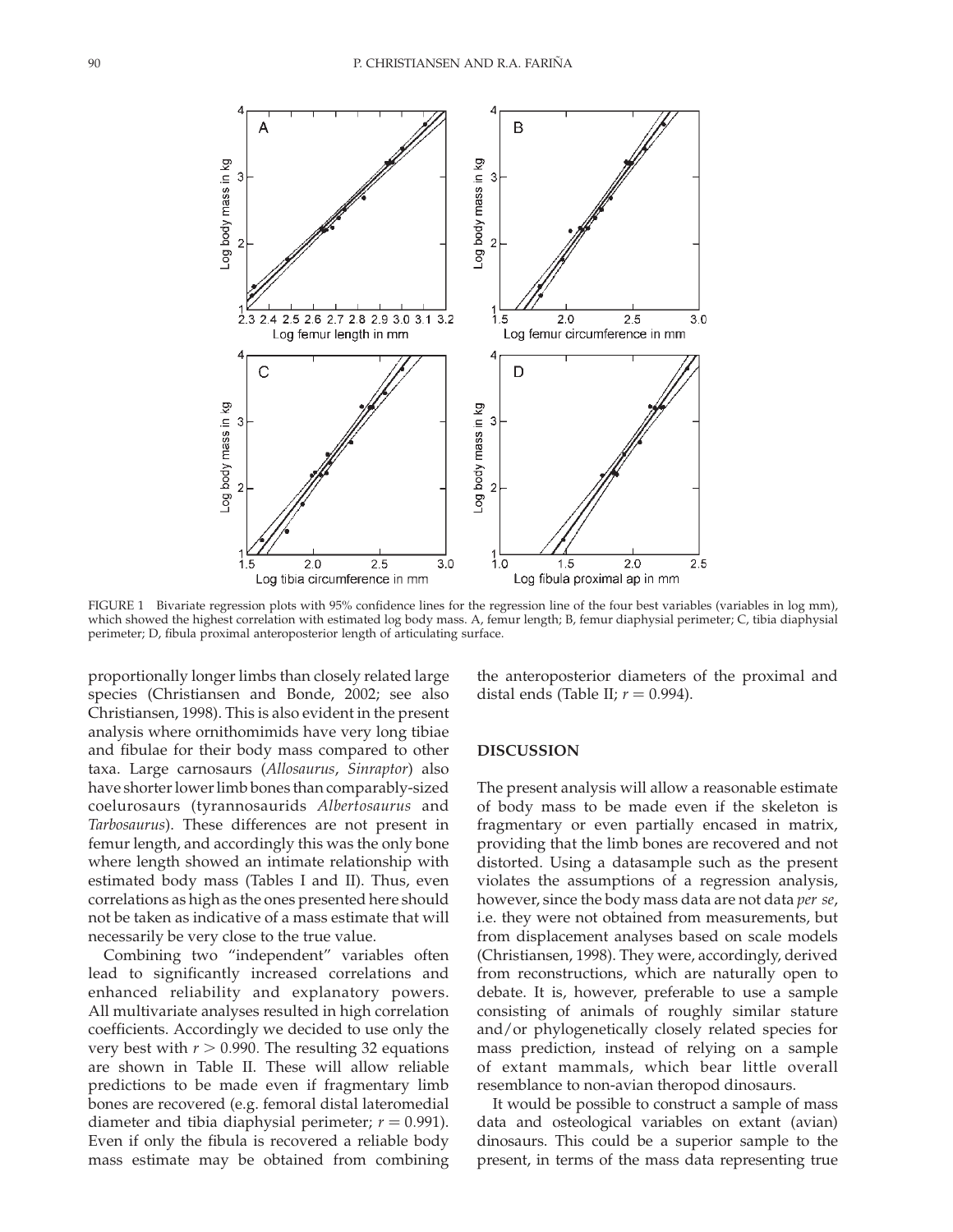data (see Campbell and Marcus, 1992). It is dubious, however, if the criteria of overall similarity are met satisfactorily. A good number of anatomical changes have occurred from advanced non-avian theropods and primitive avialeans (Archaeopteryx and others) compared to extant neornithine dinosaurs, notably a reduction of the tail, forwards displacement of the centre of mass, and a major reorganization of the femoral posture and associated musculature (e.g. Gatesy, 1990; 1991; Gatesy and Dial, 1996; Carrano, 1997; 1998; Gatesy and Middleton, 1997; Christiansen, 1999c; Jones et al., 2000; Christiansen and Bonde, 2002).

This would imply that femoral diaphysial dimensions, and probably also proximal and distal parameters, would lead to significant overestimation of body mass in most non-avian theropods (see also Christiansen and Bonde, 2002). The tibia would be more comparable in the two, owing to greater similarities in overall loading pattern and overall proportions (Carrano, 1998; Christiansen, 1998; 1999c; Farlow et al., 1999). One would, nonetheless, have to accept the comparison of a monophyletic (neornithine dinosaurs) to a paraphyletic (non-avian theropods) assemblage.

Finally, in mass prediction analyses it is sometimes possible to analyse the bias (systematic error) and imprecision (random error) of the equations (Damuth and MacFadden, 1990) by examination of the residuals. However, is not possible for a sample such as the present, as it would require knowledge of the true morphology in detail and possibly also ecology of the included species. Such knowledge is obviously not available for extinct, nonavian theropods. Even the best models, be they three dimensional as used here, or illustrations (Henderson, 1999; Hurlburt, 1999; Christiansen, 2001) are subjective estimates of body proportions.

However, this does not equal mere guesswork, and detailed comparisons with the extant fauna will serve to refine the estimates of proportions, but they remain estimates. It would be possible to examine residuals for bias in terms of taxonomy (Sokal and Rohlf, 1995; see also Christiansen, 1999c). As indicated above some taxa (e.g. ornithomimids) diverged in several aspects. A systematic elimination of such outliers would, however, compromise the purpose of providing equations for body mass estimation of theropods per se, not just of some small subgroup. Such refined analyses are common for mammals (Damuth and MacFadden, 1990) but impossible for non-avian theropods, because the "data"-sample is also extinct.

#### References

Anderson, J.F., Hall-Martin, A. and Russell, D.A. 1985. Long-bone circumference and weight in mammals, birds and dinosaurs. Journal of Zoology (London) 207, 53–61.

- Anyonge, W. 1993. Body mass in large extant and extinct carnivores. Journal of Zoology (London) 231, 339–350.
- Azuma, Y. and Currie, P.J. 2000. A new carnosaur (Dinosauria: Theropoda) from the Lower Cretaceous of Japan. Canadian Journal of Earth Sciences 37, 1735–1753.
- Bertram, J.E.A. and Biewener, A.A. 1990. Differential scaling of the long bones in the terrestrial Carnivora and other mammals. Journal of Morphology 204, 157-169.
- Biknevicius, A.R. 1999. Body mass estimation in armoured mammals: cautions and encouragements for the use of parameters from the appendicular skeleton. Journal of Zoology (London) 248, 179–187.
- Calder, W.A. 1984. Size, Function, and Life History. Harvard University Press, Cambridge.
- Campbell, K.E. Jr. and Marcus, L. 1992. The relationships of hindlimb bone dimensions to body weight in birds. In Papers in Avian Paleontology honoring Pierce Brodkorb, edited by K.E. Campbell Jr., pp. 395–412. Natural History Museum of Los Angeles County, Science Series 36.
- Carrano, M.T. 1997. Mammals versus birds as models for dinosaur limb kinematics. Journal of Vertebrate Paleontology 17(Suppl. 3), 36A.
- Carrano, M.T. 1998. Locomotion in non-avian dinosaurs: integrating data from hindlimb kinematics, in vivo strains, and bone morphology. Paleobiology 24, 450–469.
- Carpenter, K., Russell, D.A., Baird, D. and Denton, R. 1997. Redescription of the holotype of Dryptosaurus aquilunguis (Dinosauria: Theropoda) from the Upper Cretaceous of New Jersey. Journal of Vertebrate Paleontology 17, 561–573.
- Christiansen, P. 1998. Strength indicator values of theropod long bones, with comments on limb proportions and cursorial potential. Gaia 15, 241-255.
- Christiansen, P., 1999a. What size was Arctodus simus and Ursus spelaeus (Carnivora: Ursidae)? Annales Zoologici Fennici 36,  $93 - 102.$
- Christiansen, P., 1999b. Scaling of the limb long bones to body mass in terrestrial mammals. Journal of Morphology 239, 167-190.
- Christiansen, P., 1999c. Long bone scaling and limb posture in nonavian theropods: evidence for differential allometry. Journal of Vertebrate Paleontology 19, 666–680.
- Christiansen, P. 2001. Dinosaur biomechanics. In Paul, G.S. (ed) The Scientific American Book of Dinosaurs, pp 65–75. St Martin's Press, New York.
- Christiansen, P. 2002. Locomotion in terrestrial mammals: the influence of body mass, limb length and bone proportions on speed. Zoological Journal of the Linnean Society 136, 685-714.
- Christiansen, P. 2004. Body size in proboscideans, with notes on elephant metabolism. Zoological Journal of the Linnean Society 140, 523–549.
- Christiansen, P. 2004a. The body size of Smilodon populator (Mammalia: Felidae). Mammalia.
- Christiansen, P. and Bonde, N. 2002. Limb proportions and avian terrestrial locomotion. Journal für Ornithologie 143, 356-371.
- Chure, D.J. 1995. A reassessment of the gigantic theropod Saurophagus maximus from the Morrison Formation (Upper Jurassic) of Oklahoma, USA. In Sun, A. and Wang, Y. (eds) Sixth Symposium on Mesozoic Terrestrial Ecosystems and Biota, pp 103–106. China Ocean Press, Beijing.
- Currie, P.J. and Carpenter, K. 2000. A new species of Acrocanthosaurus atokensis (Theropoda: Dinosauria) from the Lower Cretaceous Antlers Formation (Lower Cretaceous, Aptian) of Oklahoma, USA. Geodiversitas 22, 207–246.
- Currie, P.J. and Zhao, X.-J. 1993. A new Carnosaur (Dinosauria: Theropoda) from the Jurassic of Xinjiang, People's Republic of China. Canadian Journal of Earth Sciences 30, 2037–2081.
- Damuth, J. and MacFadden, B.J. (eds) 1990. Body Size in Mammalian Paleobiology: Estimation and Biological Implications. Cambridge University Press, Cambridge.
- Eisenberg, J.F. 1981. The Mammalian Radiations. University of Chicago Press, Chicago.
- Fariña, R.A., Vizcaino, S.F. and Bargo, M.S. 1998. Body mass estimations in Lujanian (Late Pleistocene-Early Holocene of South America) mammal megafauna. Mastozoologia Neotropical 5, 87–108.
- Farlow, J.O., Gatesy, S.M., Holtz, Jr, T.R., Hutchinson, J.R. and Robinson, J.M. 1999. Theropod locomotion. American Zoologist 40, 640–663.